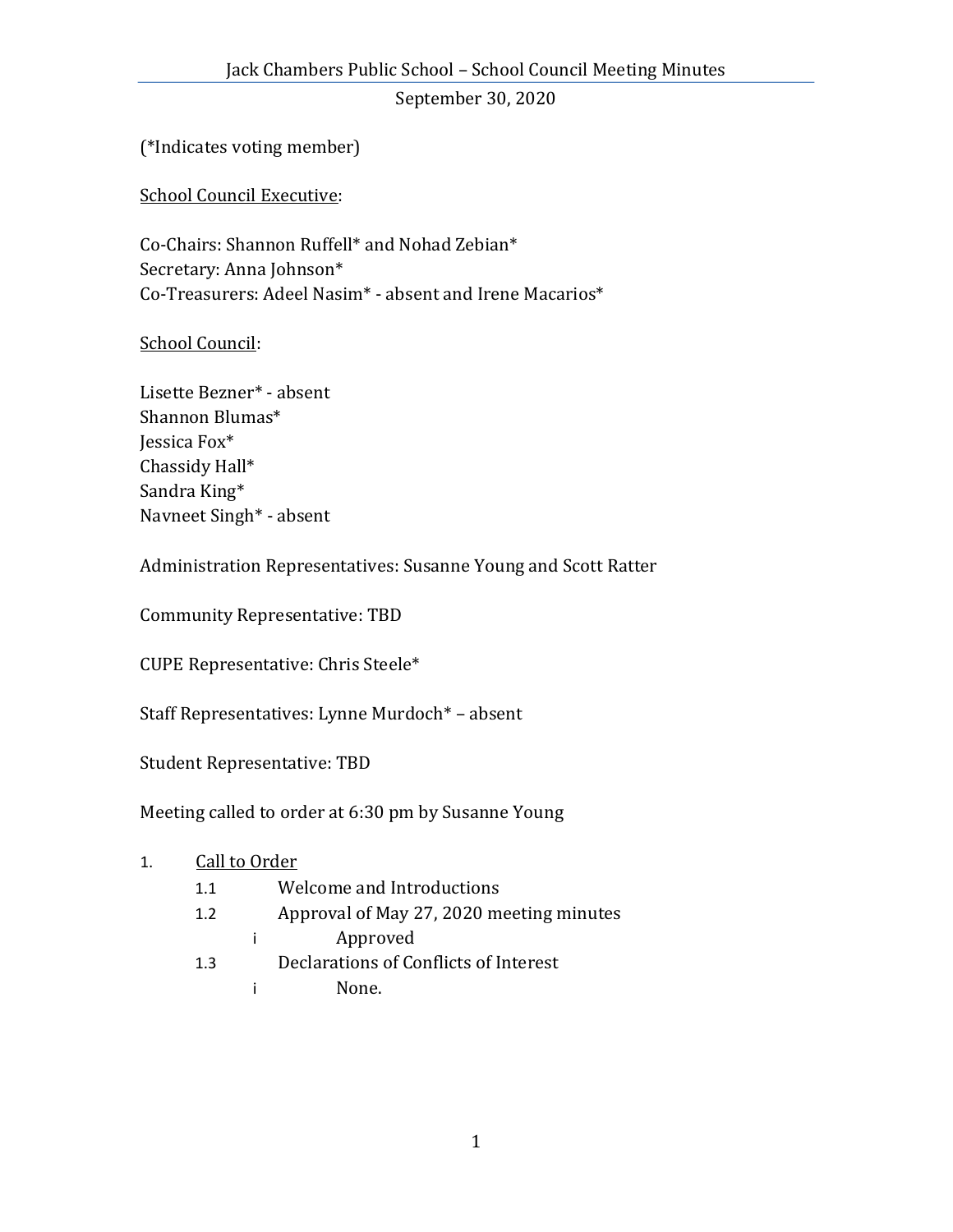September 30, 2020

## 2. Elections

Chair/ Co-Chair- Shannon Ruffell and Nohad Zebian Treasurer – Adeel Nasim\* - absent and Irene Macarios\* Secretary - Anna Johnson\* Parent Reps – n/a Community Rep – TBD Student Rep - TBD

- 3. Chair's Report
	- 3.1 Council Report and Brief Overview
		- i School Council area in front lobby, updating by-laws, school profile, Chambers Day survey
		- ii Revenue: Mable's Labels, hot lunch program, movie night, lottery license, candy sales
		- iii Contributions: Yard innovation project, sports jerseys, forest of reading, stationary bikes, graduation, balls, ping pong tables, MAJOR GOAL – gym lighting
		- iv Planned events that didn't happen: JK Orientation Day, spring flowers, Chambers Day

## 4. Treasurer's Report

- 4.1 Opening balance \$10,214.02
	- + Revenues: \$8,903.80
	- Expenses: \$7,701.73
- 4.2 Ending balance \$11,416,09
- 5. Administrators Report
	- 5.1 Back to School
		- i Kids are excited, following PPE well, designated into cohorts of 2 classes together in zones
		- ii Friday Terry Fox run, community can donate online through the website
		- iii Doors are locked throughout the day visitors must come to front door
		- iv Reminder: keep social distancing away from school
	- 5.2 Online Learning
		- i 605 students in school and 160 online